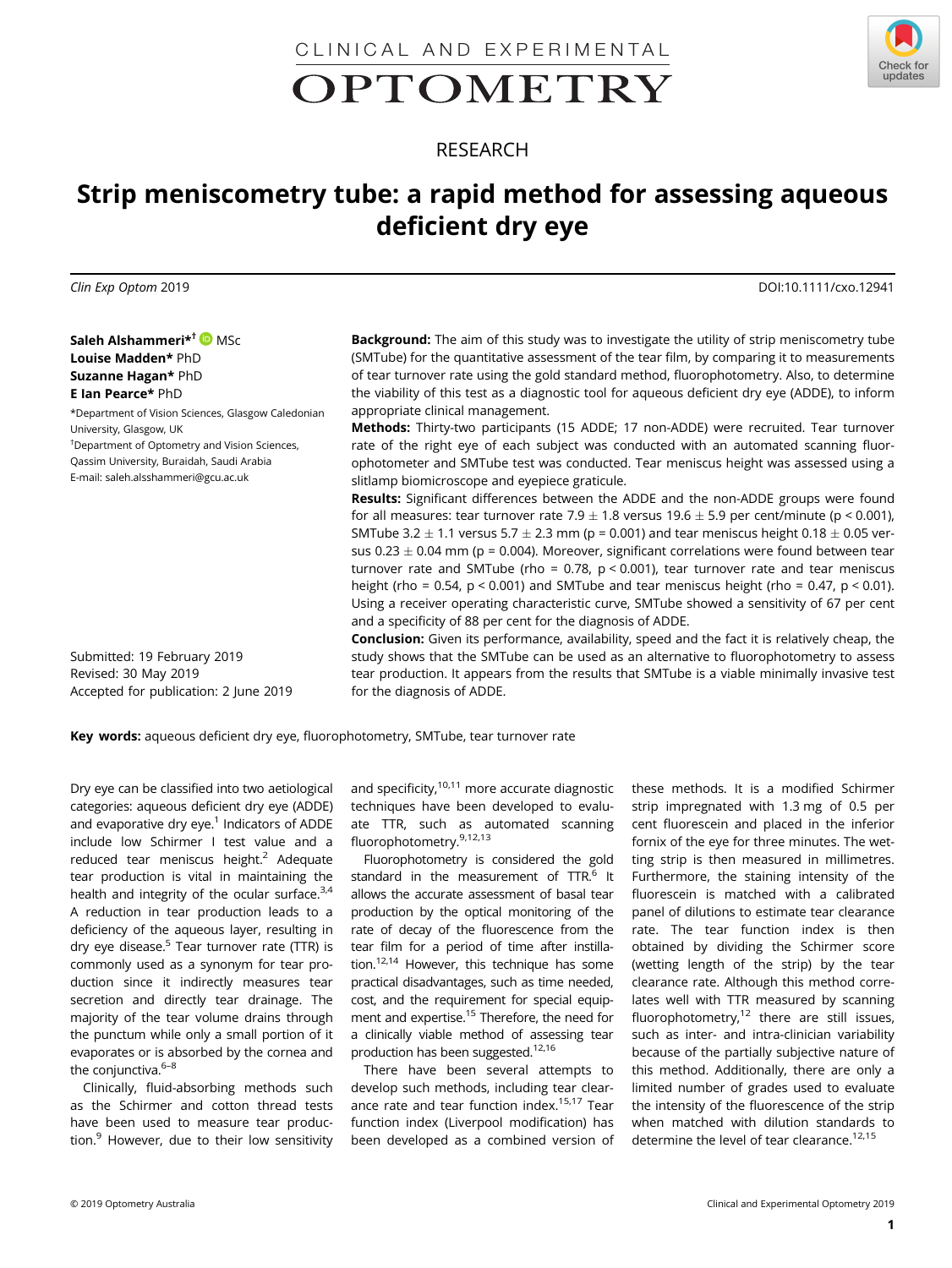Generally, osmolarity is considered to be the most effective single test in the differentiation between normal and dry eye subjects with a sensitivity and specificity of 69 per cent and 92 per cent respectively, based on metaanalysis of study reports over three decades.<sup>18</sup> Moreover, using osmolarity in combination with TTR and evaporation has been shown to increase the diagnostic accuracy. $7$  Methods that measure TTR have been found to be the best single clinical discriminator in the subclassification of dry eye, for example ADDE versus evaporative dry eye with a sensitivity of 86 per cent and specificity of 75 per cent, with a 12 per cent/minute cut-off value.<sup>7,19</sup>

The strip meniscometry tube (SMTube) has been proposed as a method for the quantitative assessment of the tear film for more than a decade.<sup>16</sup> The SMTube is a medical device, which uses a single-use sterile strip composed of a fluid-absorbing material.16 It has been used in some clinical studies; however, its performance has not been fully characterised.<sup>16,20</sup>

The aim of this study is to determine the utility of the SMTube to assess tear production, by comparing it to measurements of TTR by a gold standard method, fluorophotometry. This will determine if this new test can be adopted to allow the diagnosis of ADDE in a clinical setting.

#### Methods

Thirty-two participants (15 ADDE; mean age  $54 \pm 17$  [SD] years, 10 female; five male) and (17 non-ADDE; mean age  $32 \pm 3$ [SD] years, eight female; nine male) were recruited to the study. The study was conducted according to the principles contained in the Declaration of Helsinki. Ethics approval was obtained from the School of Health and Life Sciences Ethics Committee at Glasgow Caledonian University. Written informed consent was given by all subjects prior to participation.

Two groups of subjects were enrolled into this study: TTR was measured in all subjects. The subjects were then classified into two groups: non-ADDE group (TTR > 10 per cent/min) and ADDE group (TTR ≤ 10 per cent/min<sup>21,22</sup>). The status of evaporative dry eye was not determined in either group.

To ensure near equal numbers in each group, pre-screening was used to recruit sufficient ADDE subjects. Pre-screening included reported symptoms (McMonnies questionnaire < 14.5 score),<sup>23</sup> tear break-up time using the Keeler Tear Scope (noninvasive tear break-up time of < 10 seconds) and a Schirmer of  $\leq 10$  mm in five minutes. The exclusion criteria were signs of blepharitis by clinical examination, previous diagnosis of Sjögren's syndrome or recent ocular surgery.

Each respondent was asked to attend for one visit that lasted approximately 30 minutes. All tests were applied during the period 12:00–- 14:00 hours and were done in the same order. The TTR of the right eye of each subject was measured with an automated scanning fluorophotometer (Fluorotron Master; OcuMetrics, Mountain View, CA, USA). The SMTube was then applied after two minutes to the lower tear meniscus of the same eye. After five seconds, the length of the stained portion was measured. After five minutes, tear meniscus height was then measured using a slitlamp and eyepiece graticule. The analysis of the Fluorotron data was not carried out until some time after data collection. This minimised any observer bias that might occur if TTR was known prior to measuring the other parameters.

#### Fluorophotometry

TTR was measured using an automated scanning fluorophotometer (Fluorotron Master; Coherent Radiation, Inc., Santa Clara, CA, USA) using the standard excitation and emission filters. Without touching the ocular surface or lid, and by using an air displacement micropipette (Gilson Inc., Middleton, WI, USA) to ensure minimal reflex lacrimation, 1 μL of 2% sodium fluorescein (Bausch & Lomb UK Ltd., Kingston-Upon-Thames, UK) was instilled into the lower temporal conjunctival sac. Further, TTR relies on taking measurements four minutes after instillation to avoid any possible effect of reflex lacrimation. The rate of decay of fluorescence from the tear film was then calculated by plotting the log decay.6

#### SMTube and tear meniscus height

The SMTube (Echo Electricity Co., Ltd., Tokyo, Japan) was applied to the lateral lower lid tear meniscus of the right eye. The strip absorbs tears by capillary action of the centre of the strip. A blue dye (the indicator) was placed at the tip of the strip and was then dissolved in the absorbed tears. After five seconds, the length of the stained tear column was measured and recorded in millimetres $16,20$ (Figure 1). In this study tear meniscus height was measured using a slitlamp biomicroscope (Slit Lamp 900 BM; Haag-Streit AG, Koeniz,

Switzerland) with a calibrated graticule scale in the ocular evepiece. $24$ 

#### Statistical analysis

Data were analysed using SPSS (IBM SPSS Statistics for Windows, Version 23.0; IBM Corp., Armonk, NY, USA) and found not to follow a normal distribution. Non-parametric methods were therefore used throughout. Receiver operating characteristic (ROC) curve technique was used to determine a diagnostic cut-off value. Sensitivity and specificity, based on both non-ADDE and ADDE groups, for each test were calculated for the ability to discriminate between groups.

#### Results

#### Tear production

Subjects with ADDE had significantly lower values for all tests, which indicated reduced tear production (Table 1,  $p < 0.05$  Mann-Whitney U-test).



Figure 1. A: A single strip meniscometry tube (SMTube) with the ability to measure from both eyes (R, L): length of the stained tear column arrow in the central channel gives the SMTube value in millimetres. B: SMTube being applied to the lateral lower lid tear meniscus without touching the ocular surface.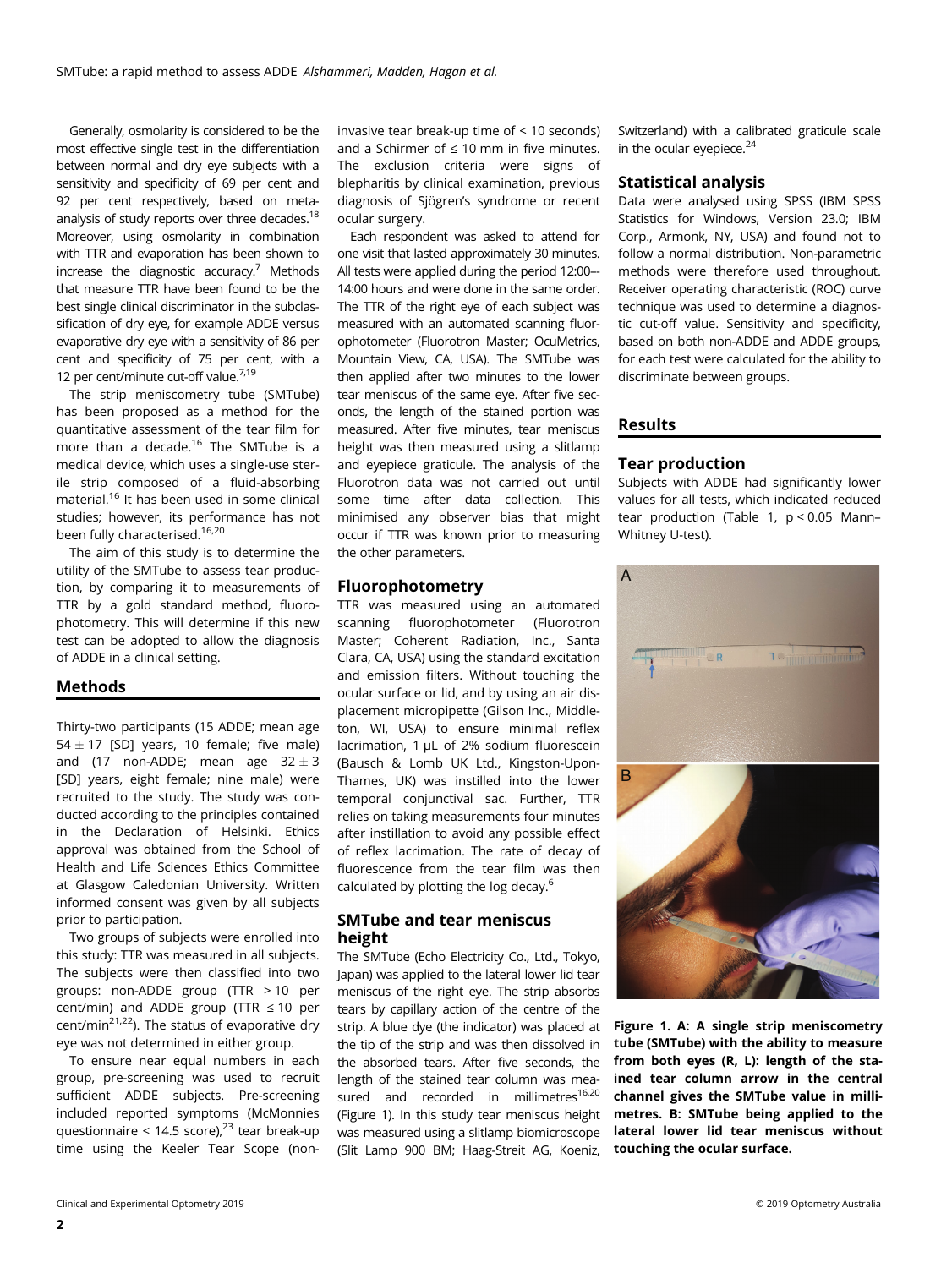|                                                                                       | <b>ADDE</b> (median/IQR) | Non-ADDE (median/IQR) |  |  |  |
|---------------------------------------------------------------------------------------|--------------------------|-----------------------|--|--|--|
| TTR $p < 0.001*$                                                                      | 7.8 (2.3)%/min           | 19.4 (9.1)%/min       |  |  |  |
| SMTube $p = 0.001*$                                                                   | $3.3(1.5)$ mm            | $5.0(3.6)$ mm         |  |  |  |
| TMH $p = 0.004*$                                                                      | $0.20(0.09)$ mm          | $0.25(0.05)$ mm       |  |  |  |
| *Significant difference found between ADDE and non-ADDE groups.                       |                          |                       |  |  |  |
| ADDE: concerns deficient duri and IOD: internationalistic organization et design acco |                          |                       |  |  |  |

ADDE: aqueous deficient dry eye, IQR: interquartile range, SMTube: strip meniscometry tube, TMH: tear meniscus time, TTR: tear turnover rate.

#### Table 1. Median and IQR of tear production assessments in this study (TTR, SMTube and TMH) for subjects with ADDE and non-ADDE

As expected, a significant difference was found in TTR between ADDE and non-ADDE groups. This was in part due to the inclusion criteria employed. A similar pattern was seen for SMTube results. The results also showed a significant difference in tear meniscus height between ADDE and non-ADDE subjects.

#### Correlations

The Spearman's rank correlation coefficients between TTR, SMTube and tear meniscus height were calculated (Figure 2). Both parameters showed significant correlations with the laboratory-based TTR. The most interesting relationship was between TTR and the SMTube which showed that these tests are highly correlated (rho = 0.78, p < 0.001) indicating that the SMTube could be used as a surrogate for fluorophotometry to assess tear production.

### ROC curve analysis

To evaluate individual tests and to determine cut-offs in the differentiation of ADDE from non-ADDE, a ROC curve technique was used for both SMTube and tear meniscus height (Table 2). A cut-off of 3.75 mm at 95% confidence interval for SMTube gave an area under the ROC curve of 0.83 and a sensitivity of 63 per cent and a specificity of 88 per cent in discriminating ADDE (Figure 3). SMTube had a higher specificity (88 per cent), while tear meniscus height had a higher sensitivity (86 per cent); however higher specificity is favourable in this case since the test is used to identify a non-serious condition (for example, dry eye disease) where we want to avoid false positive diagnosis when possible.

#### Discussion

The International Dry Eye Workshop (TFOS DEWS II diagnostic criteria) states that a

suspected dry eye case can be diagnosed through a structured patient history.<sup>25-27</sup> fluorescein-aided assessment of tear film break-up time,<sup>28</sup> ocular surface staining with fluorescein/lissamine green,<sup>29,30</sup> Schirmer test with or without anaesthesia $31$  and finally inspection of meibomian gland orifices and the surrounding lid margin with expression of meibomian secretion.<sup>29</sup>

The aetiologies of dry eye can be difficult to diagnose in the early stages. $1,32$  As a result of that, it is important for clinicians to have available methods to diagnose and differentiate between dry eye sub-types.<sup>1</sup> There are some indicators to differentiate between the main two forms of dry eye such as low Schirmer I test value, despite lack of standardisation of this test, $31$  and a reduced tear meniscus in ADDE.<sup>2</sup> In evaporative dry eye, lid margin pathology is apparent, such as obstructed meibomian gland orifices and thickened meibomian gland secretion. However, most cases of dry eye (80 per cent) are likely to be a combination of the two forms showing increased tear film osmolarity and ocular surface damage.<sup>33</sup> Therefore, ADDE and evaporative dry eve are difficult to differentially diagnose. $1,33$ 

TTR measured by an automated scanning fluorophotometry is considered the best available method in detecting ADDE.<sup>19,21,34</sup> However, this method is not available in a clinical setting due to time taken and specialist equipment required. In this study, SMTube was evaluated in order to assess its correlation with other tear production tests and assess the efficacy of this test in detecting ADDE.

The current study had an objective of examining the performance of SMTube compared to fluorophotometry, the gold standard. Previous reports have shown correlations between SMTube and other tear production assessment methods such as tear meniscus height measurements and the Schirmer test.<sup>16,20,35</sup> Unfortunately, the tests assessed in these previous studies have limitations, such as invasive nature that can cause reflex tearing for the Schirmer test, $12,31$  or poor inter-observer and intra-observer repeatability and a lack of standardisation of tear meniscus height measurement using optical coherence tomography.29,36,38 On the other hand, the rapid nature of these tests allowed a large study population.<sup>16,20</sup> However, fluorophotometry, which was used in this study, is a time-consuming laboratory measure, which imposed limitations on the study size but did offer access to the best method of measuring tear production.

Both parameters, SMTube and tear meniscus height, showed significant correlations with the laboratory-based TTR measurement, which suggests that these clinical tests may be candidate surrogates for TTR. The stronger relationship between TTR and SMTube (Figure 2) indicates that SMTube is the most viable alternative to fluorophotometry in the assessment of tear production.

The SMTube also showed a high specificity in ADDE diagnosis, which will ensure that healthy people will not be unnecessarily treated. However, it could be expected to have higher sensitivity when combined in parallel with other diagnostic tests such as tear break-up time. Previous reports of SMTube with a cut-off value of  $\leq$  4 mm found sensitivity and specificity to be 84 per cent and 58 per cent, respectively. $27$  However, it should be noted that this referred to the detection of dry eye rather than ADDE. The current study is the first to look at the SMTube diagnostic ability in this group. Applying the cut-off value from these previous reports to our study would increase sensitivity from 67 per cent to 87 per cent. However, specificity would decrease dramatically from 88 per cent to 59 per cent.

The benefit of having a viable test in the diagnosis of ADDE will help reduce complications in dry eye management. For example, using punctal plugs for dry eye patients with normal tear production can cause epiphora.<sup>37</sup>

The interpretation of the results of this study may exhibit some limitations, as the ADDE populations were intentionally defined to achieve an unambiguous classification. In this respect, the findings can be considered to reflect the diagnostic capacity of the SMTube technique to distinguish between non-ADDE subjects from those with ADDE,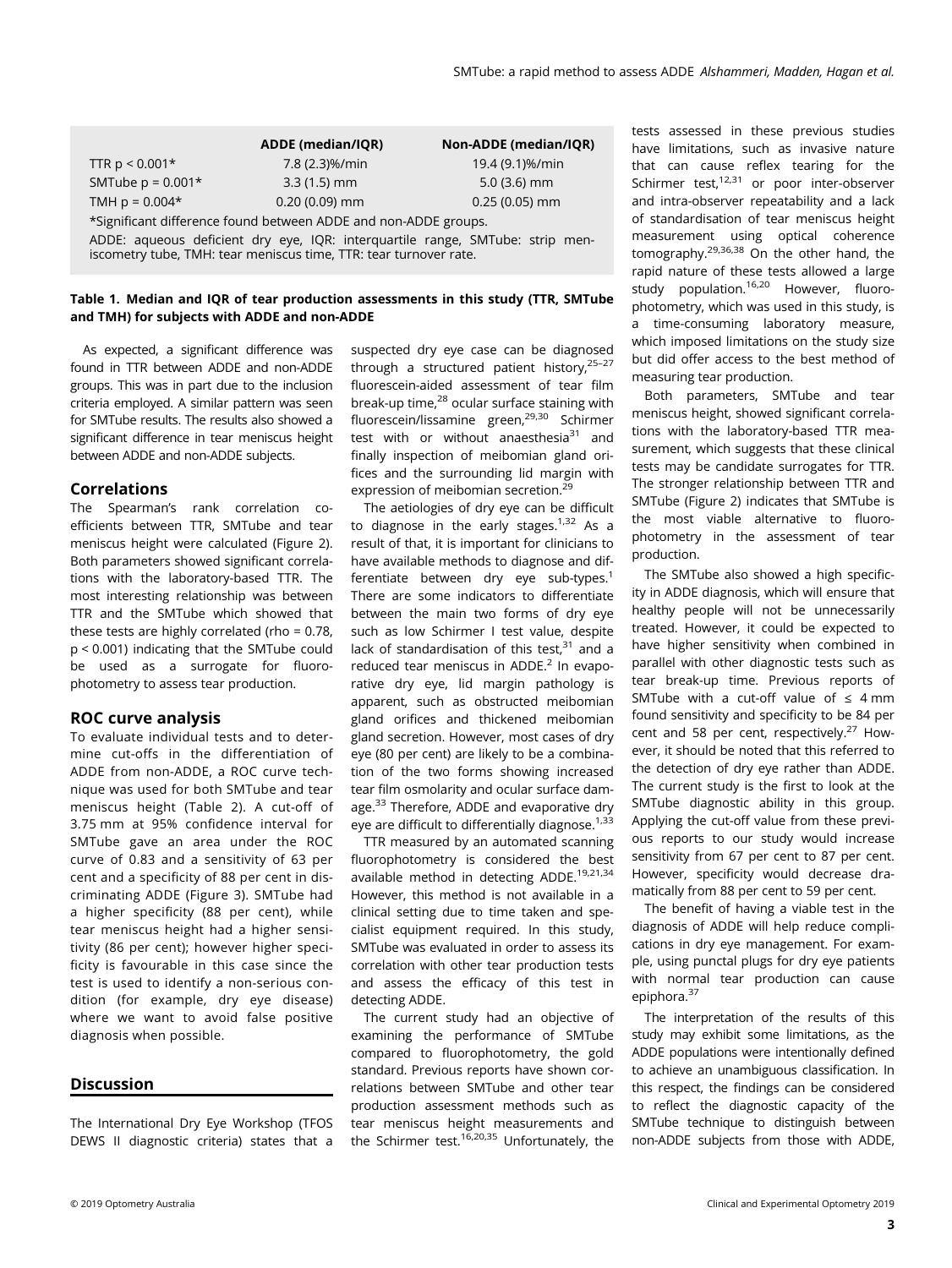

| <b>Test</b>                                                                                      | ∩ff  | <b>Cut- Sensitivity Specificity</b> |     |  |  |
|--------------------------------------------------------------------------------------------------|------|-------------------------------------|-----|--|--|
| SMTube 3.75<br>(mm)                                                                              |      | 67%                                 | 88% |  |  |
| <b>TMH</b><br>(mm)                                                                               | 0.23 | 86%                                 | 63% |  |  |
| ADDE: aqueous deficient dry eye,<br>SMTube: strip meniscometry tube,<br>TMH: tear meniscus time. |      |                                     |     |  |  |

#### Table 2. The performance of SMTube and TMH in the discrimination of ADDE and non-ADDE subjects



Figure 3. Receiver operating characteristic (ROC) curve of strip meniscometry tube (SMTube) with a cut-off value of 3.75 mm in the diagnosis of aqueous deficient dry eye (ADDE), the test shows a sensitivity of 67 per cent and a specificity of 88 per cent. Diagonal segments are produced by ties.

which may not take into account consideration of borderline dry eye. In future studies a cross-section of normal, evaporative dry eye and ADDE subjects will be studied to assess the diagnostic accuracy and repeatability of SMTube in a general population.

#### Conclusion

In conclusion, the study shows that the SMTube, in addition to its advantages of cost, speed, and availability, can be used as a surrogate of TTR measurement by fluorophotometry. From the results of this study, we advocate that SMTube should be adopted as a test to detect ADDE.

Figure 2. Scatter plot of relationships between tear turnover rate (TTR), strip meniscometry tube (SMTube) and tear meniscus time (TMH) for aqueous deficient dry eye (ADDE) (dark spots) and non-ADDE subjects (light spots). Correlation was derived from the combined data of ADDE and non-ADDE subjects. Spearman's correlation, rho and pvalues are shown on each plot. SMTube showed the strongest correlation (rho = 0.78 p < 0.001) with the laboratory-based TTR. Rho is analogous to R obtained in the Pearson correlation where a perfect positive relationship would give a value of one.